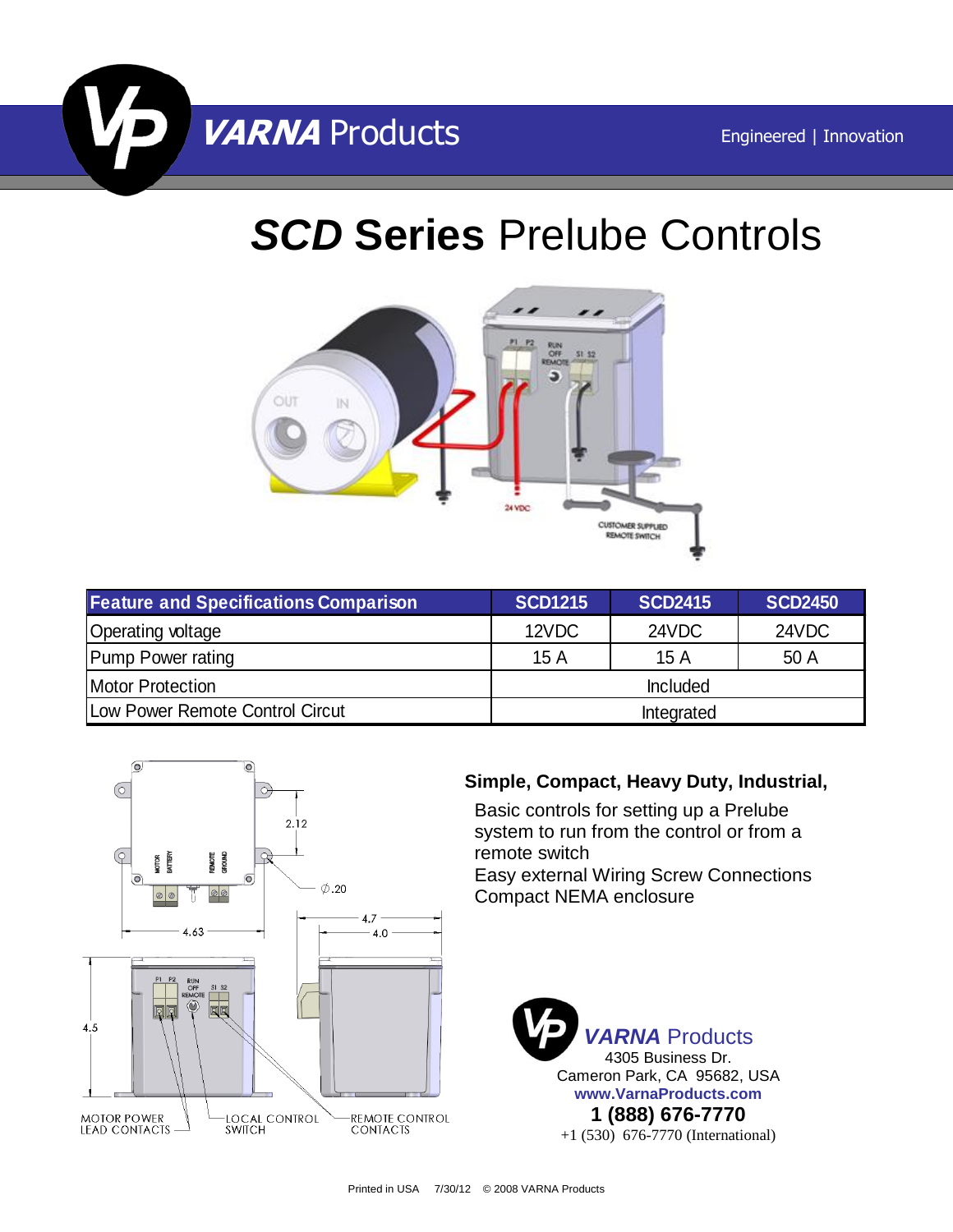

#### **General**

The VARNA Products SCD Prelube Pump Control Units come in 12 or 24 VDC as well as in 15 or 50 amp versions. They provide all the functions for local and remote operation of an engine prelube pump. Prelubing the engine is as simple as holding the local or a remote switch.

The VARNA Products Prelube Control Unit is prewired inside and ready be connected to your system. Installation is easy with all connections conveniently located outside of the enclosure with screw terminals. The installer only needs to connect power, any remote switches and the prelube pump for the system to be ready to operate.

#### **Remote Operation**

The includes an optional easy to set up remote function. The Prelube Control Unit supplies voltage to the remote switch. No external voltage sources are needed. One or more remote switches can be added to the Prelube Control Unit in parallel if more than one remote station is desired. If no remote function is to be used, S1 must be grounded. Using the function requires only one wire to be run to a user supplied contact closure of some kind. Remote switches, relays or other contact closures must be DC rated for 0.5 amps continuous with 4.0 Amp inrush current at 24 VDC. This switch acts to ground the control relay inside the box to cause the prelube pump to run.

The engine prelube pump may also be controlled by a semi or fully-automatic device such as an engine control unit. Any kind of contact closure capable of the same rating as a remote switch can be used to trigger the system.

#### **Motor Protection**

SCD controls can be ordered for either 15A or 50A. Each model includes the appropriate motor protection for prelube pumps of a matching rating. The 15A version is ideal for our EP and XD pumps and the 50A is suited for the DC pumps in the CF line.

#### **Application Engineering**

It is challenging to address every possible installation type. We are always happy to help in choosing an appropriate installation setup. Give us a call for engineering assistance and support. 888-676-7774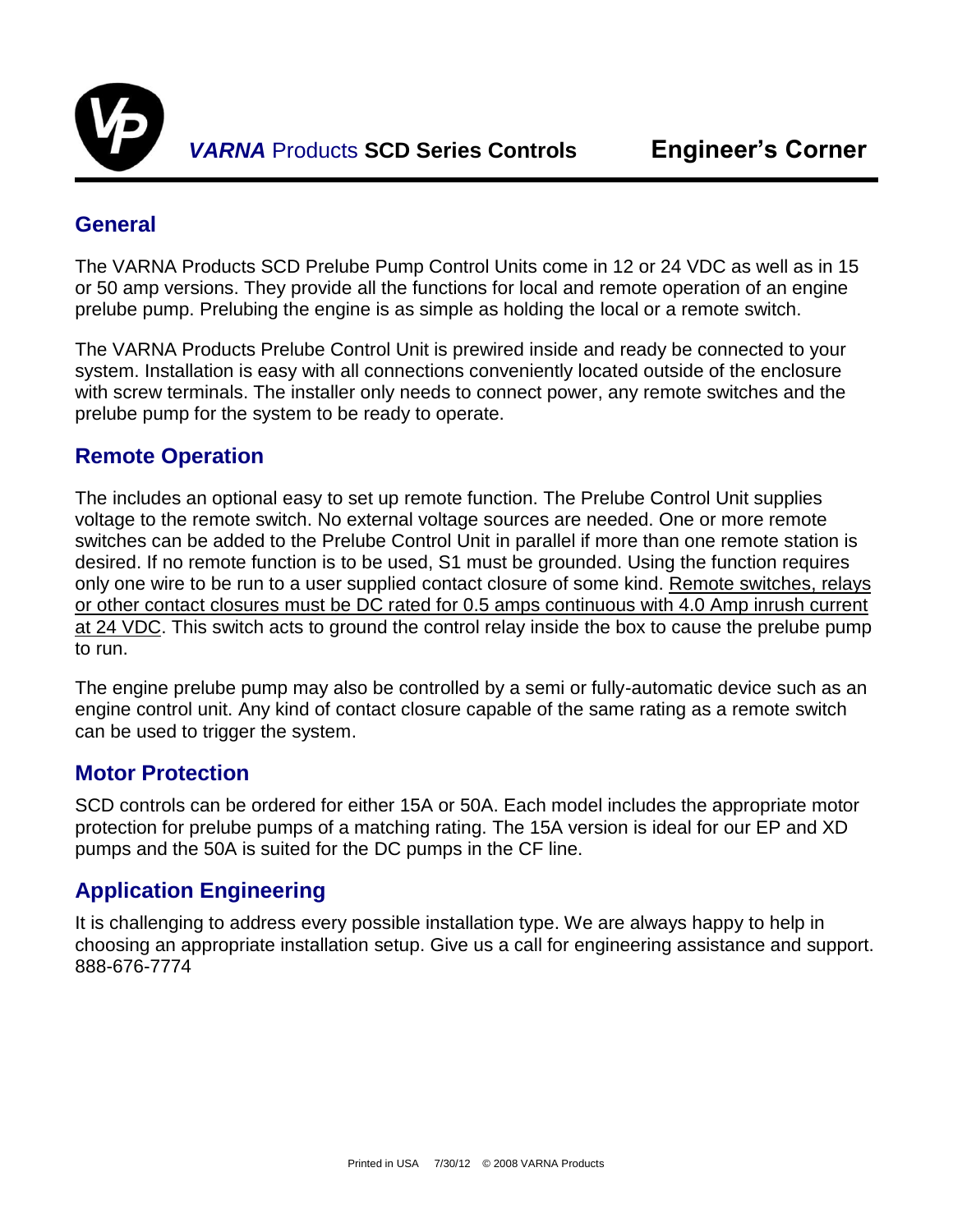

## **SAFETY WARNINGS and CAUTIONS**

**WARNING** This equipment operates on 12 or 24 VDC depending on model number. Only qualified personnel should install or maintain this equipment. Before working on this equipment make sure that ALL power to this equipment has been disconnected and that no other sources of power exist that may create an electrical shock hazard within this equipment. Electric shock can cause serious or fatal injury.

**WARNING** This equipment operates on 12 or 24 VDC depending on model number. Only qualified personnel should install or maintain this equipment. Improper wiring or connections can cause burns or fires resulting in serious or fatal injury.

**WARNING** This equipment can be accidentally or purposely, remotely operated at any time. Always insure that all means of energizing this equipment have been locked out or otherwise disabled during installation and maintenance of the prelube pump. Unexpected prelube pump operation during installation and maintenance can cause contact with or entanglement in moving or rotating parts resulting in serious or fatal injuries.

**CAUTION** The prelube pump can be accidentally or purposely, remotely operated at any time. Make sure that all means of energizing the prelube pump are locked out or otherwise disabled before changing oil filters, disconnecting the associated oil lines, or maintaining any other equipment that may cause oil spillage by unintended prelube pump operation.

**CAUTION** Maximum vibration in the 10 to 55 Hz. range is 1 g RMS. Excessive vibration can damage the control box. The control box must be mounted in a location that does not receive direct vibration from the engine or other sources.

**CAUTION** Suitable circuit protection to protect the cable between the battery and the Prelube Control must be provided by the installer and is not included in the kit.

**CAUTION** If the switch on the control is left in the OFF position after the local run has been used the remote switch will not operate.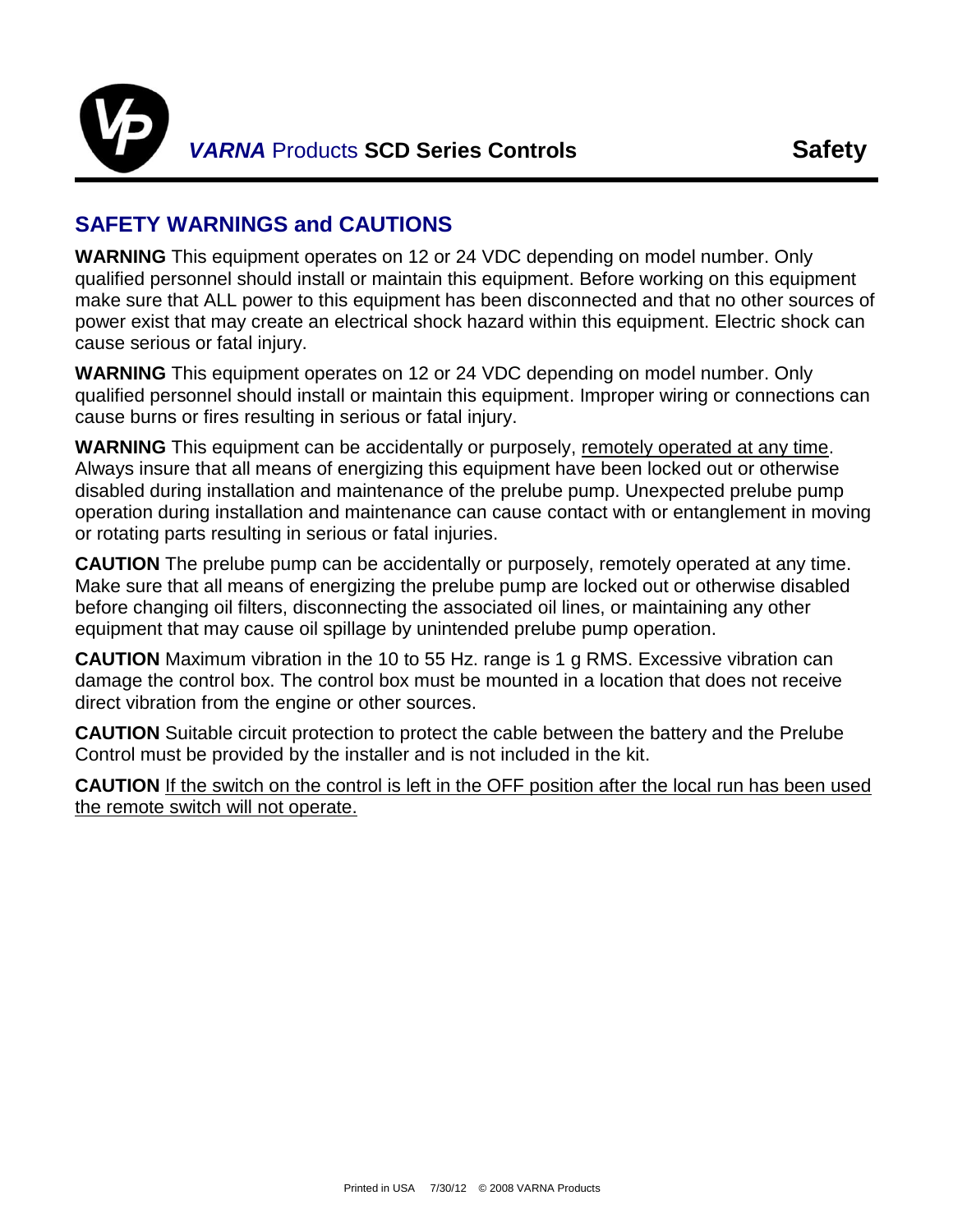

# **Prelube Control Unit Installation**

- 1. Locate the Prelube Control Unit in an appropriate place for electrical equipment associated with the engine. Mount it with the four flange tabs outside the box.
- 2. Connect power cables:
	- a. The conductor size will be dictated by the current draw of the prelube pump motor, by the length of the run, the circuit protection device in the source power panel, applicable codes, and standard practice. These cables are to be supplied by the installer.
	- b. Strip the wire ends 3/8 inch (10 mm).
	- c. Connect the Prelube Controls P1 screw terminal to the red/positive lead on the pump.
	- d. Connect the positive post on the 12/24 volt battery to the P2 screw terminal on the Prelube Control.
	- e. Connect the black motor lead on the pump to the negative post of the battery.
- 3. Connect remote switch station wiring.
	- a. Use 16 gage or bigger conductor. (These cables are supplied by the installer.)
	- b. Strip the wire ends 3/8 inch (10 mm).
	- c. Connect S1 screw terminal to a switch. (if no remote is used connect S1 directly to ground)
	- d. Connect the other side of the switch to ground.
	- e. Connect S2 screw terminal to ground. (if no remote is used leave S2 unconnected)
- 4. Wiggle all screw terminals and retighten.
- 5. Install wire supports or stress relief to hold the wires as close to the control as possible and within 5 inches of the terminals.

# **Installation Checkout**

- 1. Verify that the Prelube Pump is installed and plumbed according to its installation instructions.
- 2. Verify that there is oil in the engine and that all oil lines, filters and other engine oil related equipment are completely installed and ready to test.
- 3. Push and hold the switch in the "RUN" position on the Control. The prelube pump should run until the switch is released. If the motor fails to run or make pressure, see the trouble shooting section.
- 4. Leave the power switch on the control set to the "Rem." position for use with the optional remote switch station.
- 5. From the remote station (if used), push and hold the switch in the "RUN" position. The prelube pump should run until the switch is released. If the motor fails to run or make pressure, see the trouble shooting section.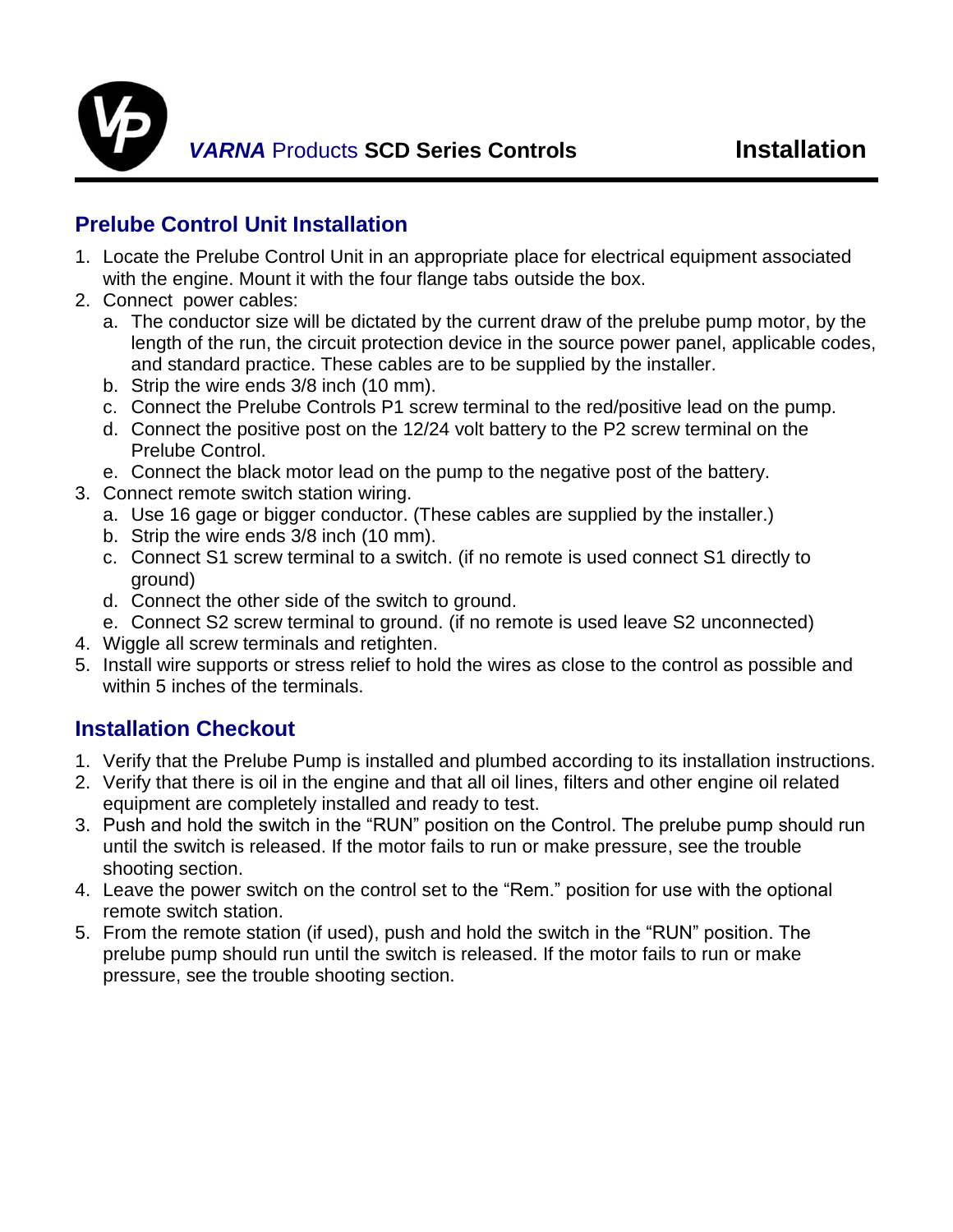

## **Trouble Shooting**

- 1. The Prelube Pump does not run:
	- a. Check that the switch on the control is not in the OFF position.
	- b. Check for voltage at the end of the pump leads. If there is power see pump manual for trouble shooting.
	- c. Listen for the circuit breaker tripping. It is located inside the Prelube Control Unit and is a self-resetting breaker that cannot be reset manually. If there is an overload problem, the breaker will trip and then after a few seconds it will cool and reset. It makes an audible click when it trips or resets. A miswired control or shorted wires can cause this circuit breaker to trip.
	- d. Check all screw terminals by giving them a gentile tug.
	- e. Check connections for continuity.
- 2. The pump runs but the prelube does not make pressure at the engine.
	- a. Verify that there is adequate oil in the engine. Note: Changed oil filters or other maintenance may require a longer prelube time to purge the filters and oil lines.
	- b. Check if maintenance has been performed that would allow air in the oil lines to the pump. While the pump will self-prime, it may take some time.
	- c. Check if the engine is hot and therefore the oil is thin. Oil may be present in the engine but thin oil could be flowing through the bearings and other oil paths faster than the prelube pump is supplying it. Oil is flowing through the engine but it does not produce enough pressure to operate the prelube pressure switch.
	- d. Check for proper function of the engine pressure measuring system.
	- e. Check for leaks in the Prelube Pump suction line and fittings. These leaks can be hard to find. A relatively small suction leak can keep the pump from priming.
- 3. The prelube pump runs whenever power is applied to the control unit.
	- a. Check for shorted wire(s) to the remote prelube station.
	- b. Check for shorted or miswired remote prelube cable at the Control Unit or at the remote prelube station. Pay particular attention that S1 is not grounded.